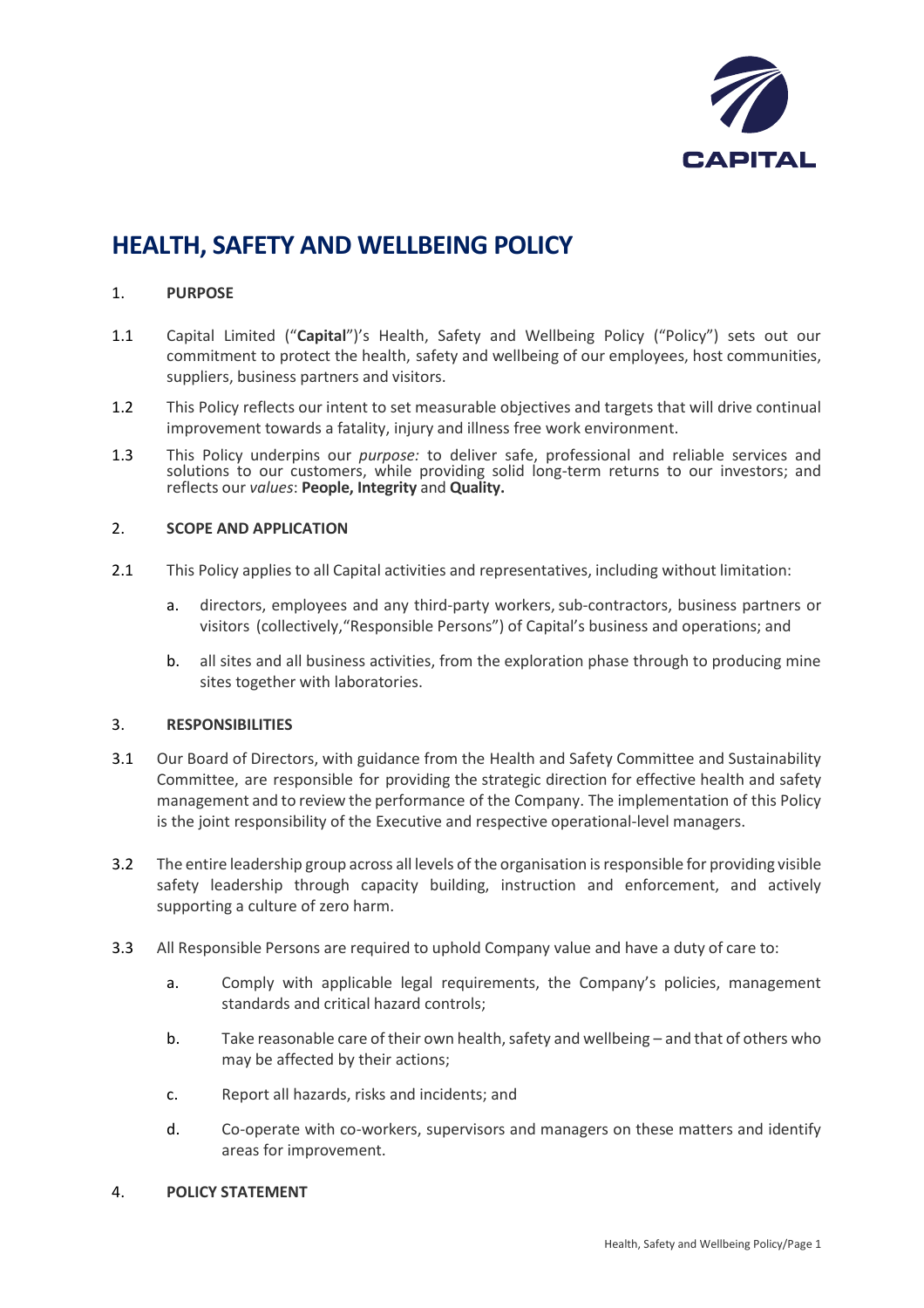

- 4.1 Capital is committed to:
	- a. Maintain a robust health and safety management system to drive continual improvement in the management of workplace hazards, risks, incidents and opportunities. Apply ISO:45001 and ISO 9001 standards Group wide.
	- b. Comply as a minimum with all applicable legal and regulatory health and safety requirements of the countries in which we operate, and where such legislation or requirements are lacking or absent, apply an internationally recognised standard.
	- c. Regularly assess workplace health and safety risks that exist across the business and implement risk-based mitigation and monitoring programs to improve performance.
	- d. Set measurable performance targets, including lead and lag indicators, to drive accountability and improve health and safety performance.
	- e. Provide visible leadership at all levels of the organisation to promote a safety culture and desired behaviours.
	- f. Empower all persons working under Capital's control to stop work immediately if a task is deemed unsafe.
	- g. Clearly define fitness for work and other health and safety requirements for all persons under Capital's control and verify competency at least biennially.
	- h. Establish operational-level health and safety committees and other engagement platforms to promote consultation with Responsible Persons on workplace health, safety and wellbeing.
	- i. Provide Responsible Persons with clear instructions, training and education to effectively identify, address and report workplace hazards, risks, incidents and opportunities.
	- j. Promote wellbeing and healthy lifestyles through education on fatigue risk management, fitness and nutrition, and provide access to health professionals.
	- k. Provide operational-level occupational and emergency medical capability and equipment that is accessible to all site-based Responsible Persons. Provide all persons under Capital's control with access to the requisite personal protective equipment.
	- l. Maintain a robust Crisis & Emergency management system to protect business continuity. Manage and test these systems in collaboration with all potentially affected stakeholders.
	- m. Maintain a whistleblowing facility to allow for the confidential reporting of health and safety breaches and risks, and unsafe working conditions at our sites.
	- n. Regularly review our health and safety performance relative to our policies and management standards and implement corrective action plans as appropriate with the aim of continual improvement.
	- o. Publicly communicate our health and safety performance as an integral part of our annual disclosures in the Annual Report & Accounts.